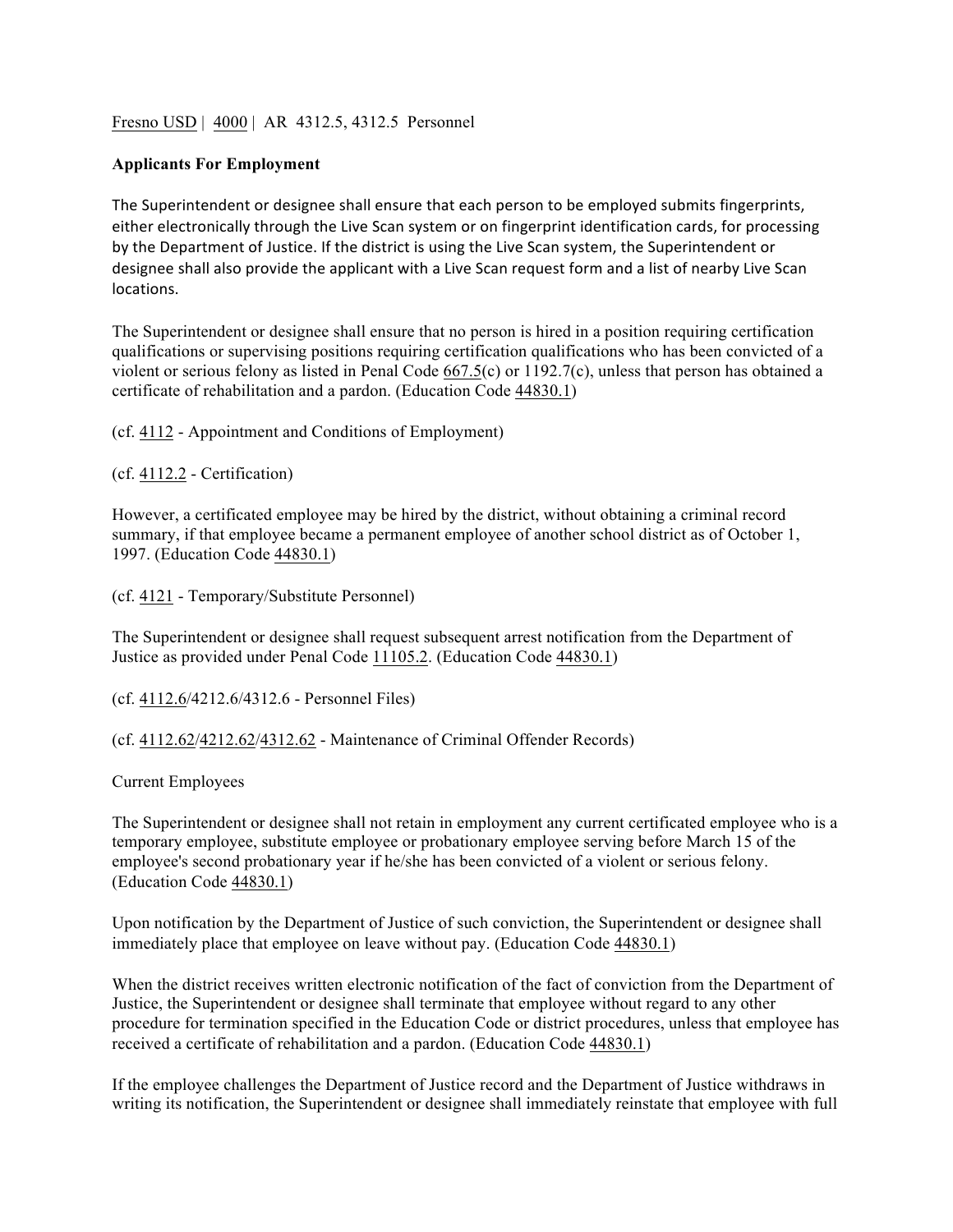restoration of salary and benefits for the period of time from the suspension without pay to the reinstatement. (Education Code 44830.1)

Legal Reference:

EDUCATION CODE

44010 Sex offense

44332 Temporary certificate

44332.5 Registering certificates by certain districts

44332.6 Criminal record check, county board of education

44346.1 Applicants for credential, conviction of a violent or serious felony

44830.1 Certificated employees, conviction of a violent or serious felony

44830.2 Certificated employees; interagency agreement

44836 Conviction of a sex offense

45122.1 Classified employees, conviction of a violent or serious felony

45125 Use of personal identification cards to ascertain conviction of crime

45125.01 Classified employees; interagency agreements

45125.5 Automated records check

45126 Duty of Department of Justice to furnish information

PENAL CODE

667.5 Prior prison terms, enhancement of prison terms

1192.7 Plea bargaining limitation

11105.2 Subsequent arrest notification

CODE OF REGULATIONS, TITLE 11

703 Release of criminal offender record information

708 Destruction of criminal offender record information

Management Resources: